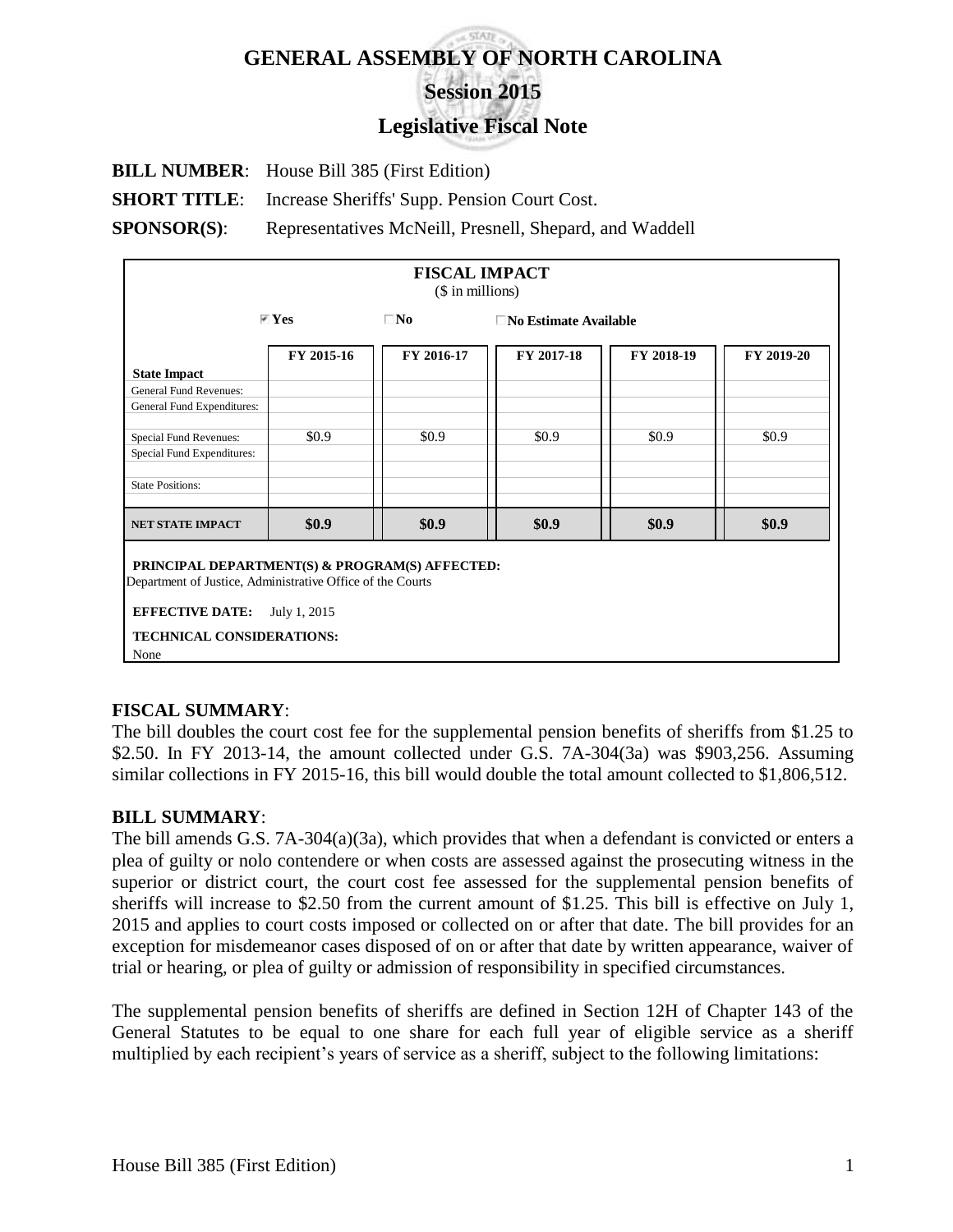- a) When combined with the initial benefit from the Local Governmental Employees' Retirement System, the benefit cannot exceed 75% of the recipient's salary immediately preceding retirement.
- b) No benefit may exceed \$1,500 per month.

The value of each share is based on the amount available to be dispersed, which is largely determined by the amount paid in court costs. Thus, by doubling collected court costs, this bill will significantly increase supplemental pensions to sheriffs, in some cases roughly doubling the amount they receive.

# **ASSUMPTIONS AND METHODOLOGY**:

This bill doubles the court cost fee for the supplemental pension benefits of sheriffs from \$1.25 to \$2.50. The courts currently combine the court cost fees in G.S.  $7A-304(a)(3)$  and  $(3a)$  for a combined law enforcement officer retirement and insurance court cost of \$7.50. G.S. 7A-304(a)(3) directs that \$6.25 of this amount shall be remitted to the State Treasurer for varying costs related to the retirement and insurance of law enforcement officers. G.S. 7A-304(3a) directs that the funds collected under this provision, which this bill raises from \$1.25 to \$2.50, shall be remitted to the Department of Justice and administered under the provisions of Article 12H of Chapter 143 of the General Statutes.

In FY 2013-14, the amount collected under G.S. 7A-304(3a) was \$903,256. Assuming similar collections in FY 2015-16, this bill would double that amount to \$1,806,512. Adding \$1.25 to criminal court costs would increase the total court costs to the amounts shown below.

| <b>Type of Court Case</b>                                                                                | <b>Total Cost</b> |
|----------------------------------------------------------------------------------------------------------|-------------------|
| <b>District Court Infraction</b>                                                                         | \$179.25          |
| District Court Infraction - Chapter 20 Offense                                                           | \$189.25          |
| <b>District Court Misdemeanor</b>                                                                        | \$181.25          |
| District Court Misdemeanor - Chapter 20 Offense                                                          | \$191.25          |
| Superior Court without First Appearance in District Court                                                | \$206.25          |
| Superior Court without First Appearance in District Court - Chapter 20 Offense                           | \$216.25          |
| Superior Court with First Appearance in District Court                                                   | \$335.75          |
| Superior Court with First Appearance in District Court - Chapter 20 Offense                              | \$345.75          |
| Superior Court Infraction Appealed from District Court for Trial De Novo                                 | \$369.75          |
| Superior Court Infraction Appealed from District Court for Trial De Novo -<br><b>Chapter 20 Offense</b>  | \$389.75          |
| Superior Court Misdemeanor Appealed from District Court for Trial De Novo                                | \$373.75          |
| Superior Court Misdemeanor Appealed from District Court for Trial De Novo -<br><b>Chapter 20 Offense</b> | \$393.75          |